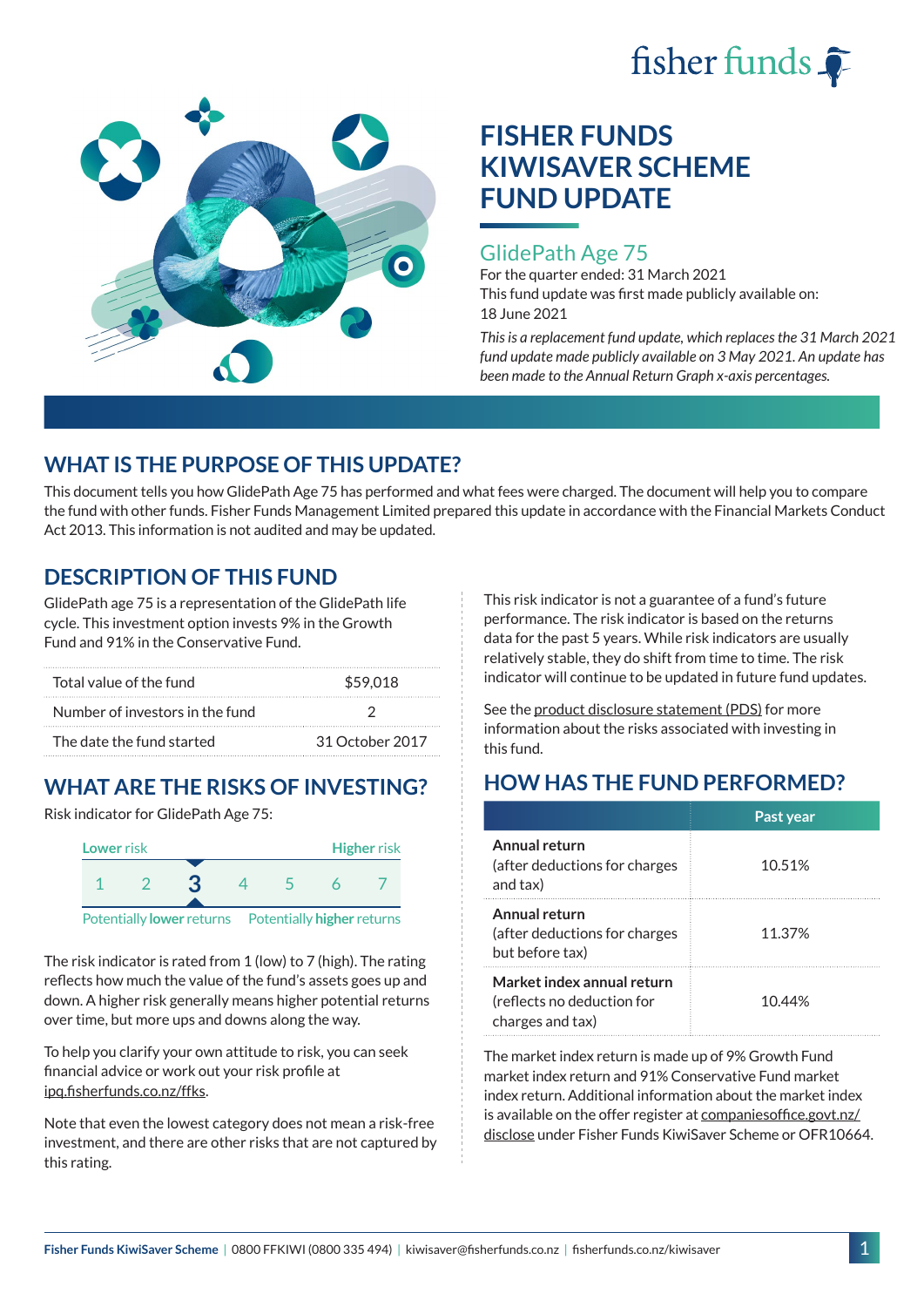# **ANNUAL RETURN GRAPH**



This shows the return after fund charges and tax for each year ending 31 March since the fund started. The last bar shows the average annual return since the fund started, up to 31 March 2021.

**Important:** This does not tell you how the fund will perform in the future.

Returns in this update are after tax at the highest prescribed investor rate (PIR) of tax for an individual New Zealand resident. Your tax may be lower. The market index return reflects no deduction for charges and tax.

#### **WHAT FEES ARE INVESTORS CHARGED?**

Investors in GlidePath Age 75 are charged fund charges that include GST. In the year to 31 March 2020 these were:

|                                                | % of net asset value   |  |
|------------------------------------------------|------------------------|--|
| <b>Total fund charges</b>                      | 0.97%                  |  |
| Which are made up of:                          |                        |  |
| Total management and<br>administration charges | 0.95%                  |  |
| Inding:                                        |                        |  |
| Manager's basic fee                            | 0.87%                  |  |
| Other management and<br>administration charges | 0.08%                  |  |
| Total performance-based fees <sup>1</sup>      | 0.02%                  |  |
| Other charges:                                 | \$ amount per investor |  |
| Annual account fee                             |                        |  |

\* The account fee reduced from \$3 per month (\$36 per annum) to \$1.95 per month (\$23.40 per annum) on 1 July 2020.

Small differences in fees and charges can have a big impact on your investment over the long term.

### **EXAMPLE OF HOW THIS APPLIES TO AN INVESTOR**

Sarah had \$10,000 in the fund at the start of the year and did not make any further contributions. At the end of the year, Sarah received a return after fund charges were deducted of \$1,051 (that is 10.51% of her initial \$10,000). Sarah also paid \$36 in other charges. This gives Sarah a total return after tax of \$1,015 for the year.

#### **WHAT DOES THE FUND INVEST IN? Actual investment mix**

This shows the types of assets that the fund invests in.



#### **Target investment mix**

This shows the mix of assets that the fund generally intends to invest in.